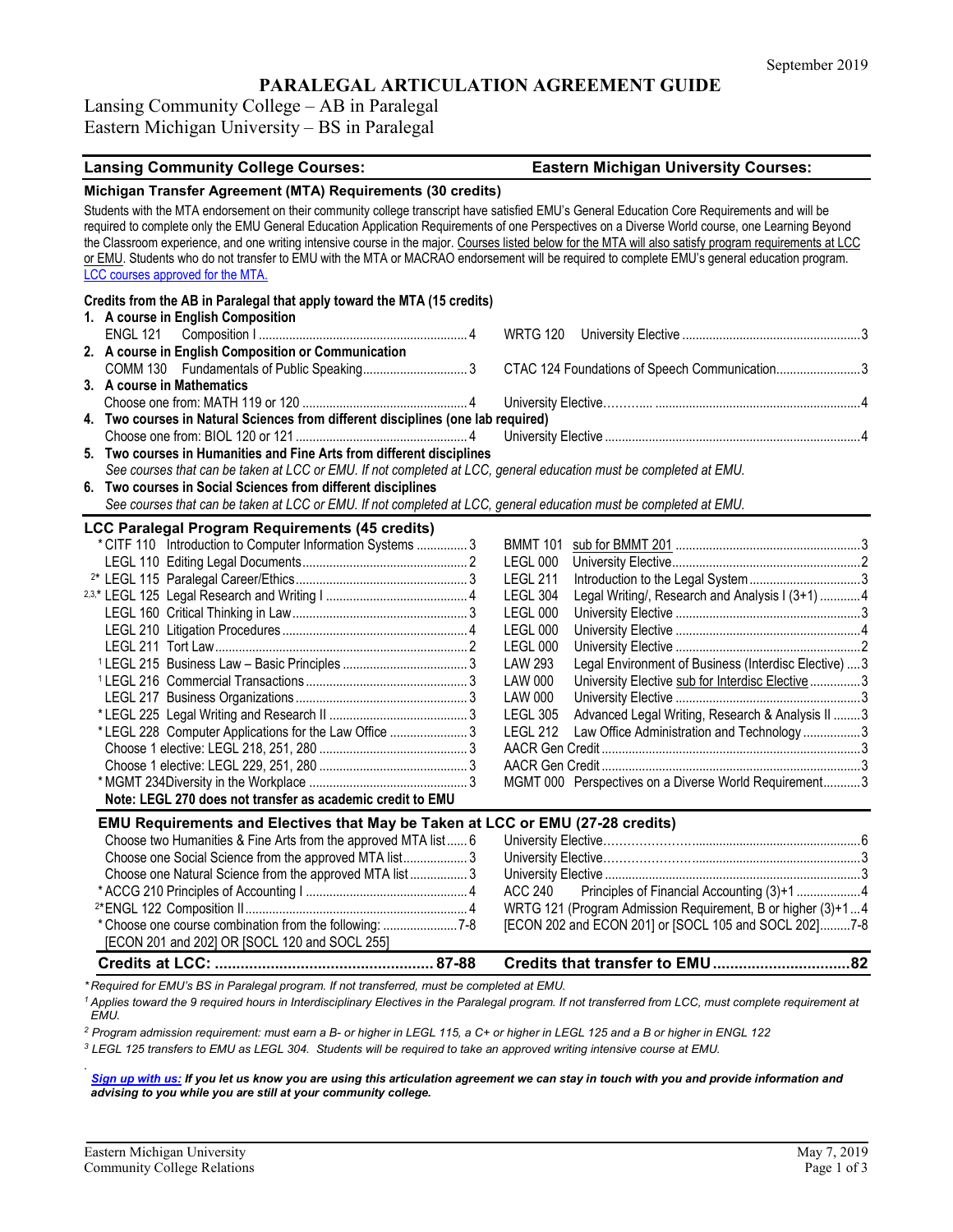# **PARALEGAL ARTICULATION AGREEMENT GUIDE**

Lansing Community College – AB in Paralegal Eastern Michigan University – BS in Paralegal

## **Completion of the BS in Paralegal at EMU**

## **Major Requirements (42 credits)**

| <b>LEGL 311</b><br>LEGL 313<br>LEGL 400<br>LEGL 404<br>LEGL 405<br>LEGL 406 | <b>Required Courses (21 credits)</b><br>Adv Legal Writing, Research & Analysis III3<br>Court Rules, Forms and Drafting Contracts3<br>Civil Litigation, Investigation and Procedure I 3<br>Civil Litigation, Investigation and Procedure II 3 |  |
|-----------------------------------------------------------------------------|----------------------------------------------------------------------------------------------------------------------------------------------------------------------------------------------------------------------------------------------|--|
| 2 LEGL 488L4                                                                |                                                                                                                                                                                                                                              |  |
| <b>BMMT 213</b><br><b>BMMT 496</b><br>LEGL 396                              | <b>Business &amp; Information Processing (9 credits)</b><br>Advanced Spreadsheet Applications 3<br>Records Administration Using Database 3<br>Electronically Stored Info & eDiscovery 3                                                      |  |
|                                                                             | Restricted Electives (12 credits)                                                                                                                                                                                                            |  |
|                                                                             | Paralegal Electives (Chose 9 credits)                                                                                                                                                                                                        |  |
| <b>LEGL 300</b>                                                             | Marijuana Law (3)                                                                                                                                                                                                                            |  |
| <b>LEGL 315</b>                                                             | Land Transaction and Real Estate (3)                                                                                                                                                                                                         |  |
| LEGL 318                                                                    | Women and the Law (3)                                                                                                                                                                                                                        |  |
| <b>LEGL 320</b>                                                             | Cyber Law and Compliance (3)                                                                                                                                                                                                                 |  |
| LEGL 379                                                                    | Special Topics (3)                                                                                                                                                                                                                           |  |
| <b>LEGL 415</b>                                                             | Bankruptcy Law (3)                                                                                                                                                                                                                           |  |
|                                                                             | LEGL 416L4 Paralegal Capstone (3)                                                                                                                                                                                                            |  |
| LEGL 479                                                                    | Special Topics (3)                                                                                                                                                                                                                           |  |
|                                                                             | Interdisciplinary Electives (Choose 3 credits)                                                                                                                                                                                               |  |
| <sup>1</sup> PHIL 355W                                                      | Philosophy of Law (3) (recommended)                                                                                                                                                                                                          |  |
| <b>BMMT 205</b>                                                             | Women in Business (3)                                                                                                                                                                                                                        |  |
| <b>BMMT 220</b>                                                             | Adv Document Creation, Collab & Comm (3)                                                                                                                                                                                                     |  |
| <b>BMMT 395</b>                                                             | Workplace Training and Technology (3)                                                                                                                                                                                                        |  |
| <b>CRM 301</b>                                                              | Criminology (3)                                                                                                                                                                                                                              |  |
| <b>CRM 338</b>                                                              | Women, Crime and Justice (3)                                                                                                                                                                                                                 |  |
| <b>CRM 370</b>                                                              | White Collar Crime (3)                                                                                                                                                                                                                       |  |
| CRM 460                                                                     | Criminal Law II (3)                                                                                                                                                                                                                          |  |
| <b>CTAC 357</b>                                                             | Interviewing as Communication (3)                                                                                                                                                                                                            |  |
| <b>LAW 293</b>                                                              | Legal Environment of Business (3)                                                                                                                                                                                                            |  |
| <b>LAW 393</b>                                                              | Law of Business Enterprises (3)                                                                                                                                                                                                              |  |
| <b>LAW 403</b>                                                              | Employment Law (3)                                                                                                                                                                                                                           |  |
| LEGA 202                                                                    | Disabled in the U.S.A. (3)                                                                                                                                                                                                                   |  |
|                                                                             | LEGA 379/479 Special Topics (3)                                                                                                                                                                                                              |  |
| <b>PDET 311</b>                                                             | Engineering Intellectual Property (3)                                                                                                                                                                                                        |  |
| <b>PLSC 302</b>                                                             | Criminal Law & Politics (3)                                                                                                                                                                                                                  |  |
| <b>PLSC 305</b>                                                             | Law & Policy in a Constitutional Democracy (3)                                                                                                                                                                                               |  |
| <b>PLSC 312</b>                                                             | Constitutional Law: Institutions & Process (3)                                                                                                                                                                                               |  |
| <b>PLSC 313</b>                                                             | Constitutional Law: Civil Rights & Liberties (3)                                                                                                                                                                                             |  |
| <b>PLSC 316</b>                                                             | Mock Trial and Legal Process (3)                                                                                                                                                                                                             |  |
| <b>PLSC 317</b>                                                             | Constitutional Law (3)                                                                                                                                                                                                                       |  |
| <b>PLSC 364</b>                                                             | Legislative Process (3)                                                                                                                                                                                                                      |  |
| <b>PLSC 365</b>                                                             | Women and Politics (3)                                                                                                                                                                                                                       |  |
| <b>PLSC 385</b><br><b>PLSC 386</b>                                          | Judicial Process and Behavior (3)<br>U.S. Supreme Court Simulation (3)                                                                                                                                                                       |  |
|                                                                             |                                                                                                                                                                                                                                              |  |

Additional Law-Related Course 3 hrs Permission from program is required

*1 Satisfies EMU's Writing Intensive Requirement.*

*<sup>2</sup> Satisfies EMU's Learning Beyond the Classroom Requirement.* 

### **Writing Intensive**

One writing intensive course is required for graduation. PHIL 355W is recommended to fulfill the requirement as well as an interdisciplinary elective for the Paralegal major.

### *Sample Sequences for completing the program:*

*Courses are not offered every semester, consult the program advisor to develop a program of study.*

| <b>Fall Semester</b>   | $(12 \text{ credits})$ |
|------------------------|------------------------|
|                        |                        |
| LEGL 400               |                        |
| LEGL 404               |                        |
| <b>BMMT 213</b>        |                        |
| <b>Winter Semester</b> | $(12 \text{ credits})$ |
|                        |                        |
|                        |                        |
|                        |                        |
|                        |                        |
| <b>Summer Semester</b> | (6 credits)            |
|                        |                        |
| <b>Fall Semester</b>   | (9 credits)            |
|                        |                        |
|                        |                        |
|                        |                        |

| <b>Winter Semester</b> |  | (3 credits) |
|------------------------|--|-------------|
| LEGL 406               |  |             |